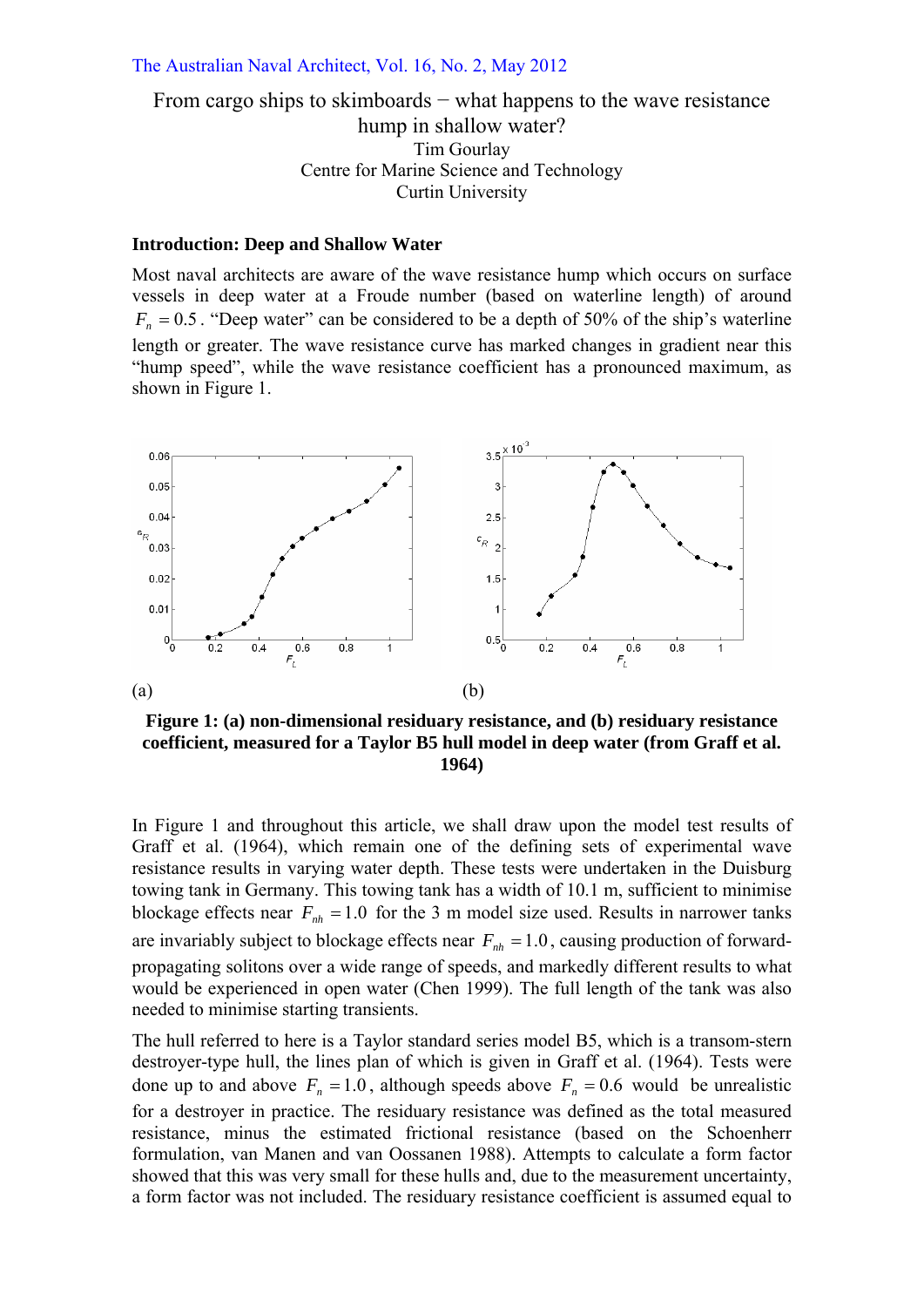the full-scale value at the same Froude number, and consists essentially of wave-making resistance.

As well as the deep-water "hump speed", another, more severe, wave resistance hump occurs in very shallow water. "Very shallow water" can be taken to be 15% of the ship's waterline length or less. Figure 2 shows the residuary resistance for a Taylor B5 hull in very shallow water.



**Figure 2: Measured residuary resistance for a Taylor B5 standard series destroyer**  hull model at  $h/L = 0.125$  (from Graff et al. 1964)

We see that the wave resistance has a well-defined peak at a lower speed than the deepwater hump speed. This peak occurs at a speed that depends on the water depth, rather than the ship length, i.e. at a depth-based Froude number  $F_{nh} = 1.0$ .

### **Nomenclature**

- *C<sub>R</sub>* residuary resistance coefficient, =  $R_R / (\frac{1}{2} \rho U^2 S)$  $\sqrt{\frac{1}{2}\rho}$
- $F_{nh}$  depth-based Froude number,  $= U / \sqrt{gh}$
- $F_n$  length-based Froude number,  $= U / \sqrt{gL}$
- *g* acceleration due to gravity, =  $9.81 \text{m/s}^2$
- *h* water depth (m)
- *L* ship waterline length (m)
- *R<sub>R</sub>* residuary resistance (N)
- *S* wetted surface area  $(m^2)$
- *U* ship speed through water  $(m/s)$
- *W* ship weight (N)
- $\rho$  water density (kg/m<sup>3</sup>)

## **Wave Resistance in Intermediate Water Depths**

We shall now look at the problem of intermediate water depth (i.e. not "very shallow" and not "deep"). Figure 3 shows the residuary resistance of the Taylor B5 hull in a range of water depths, from deep to very shallow.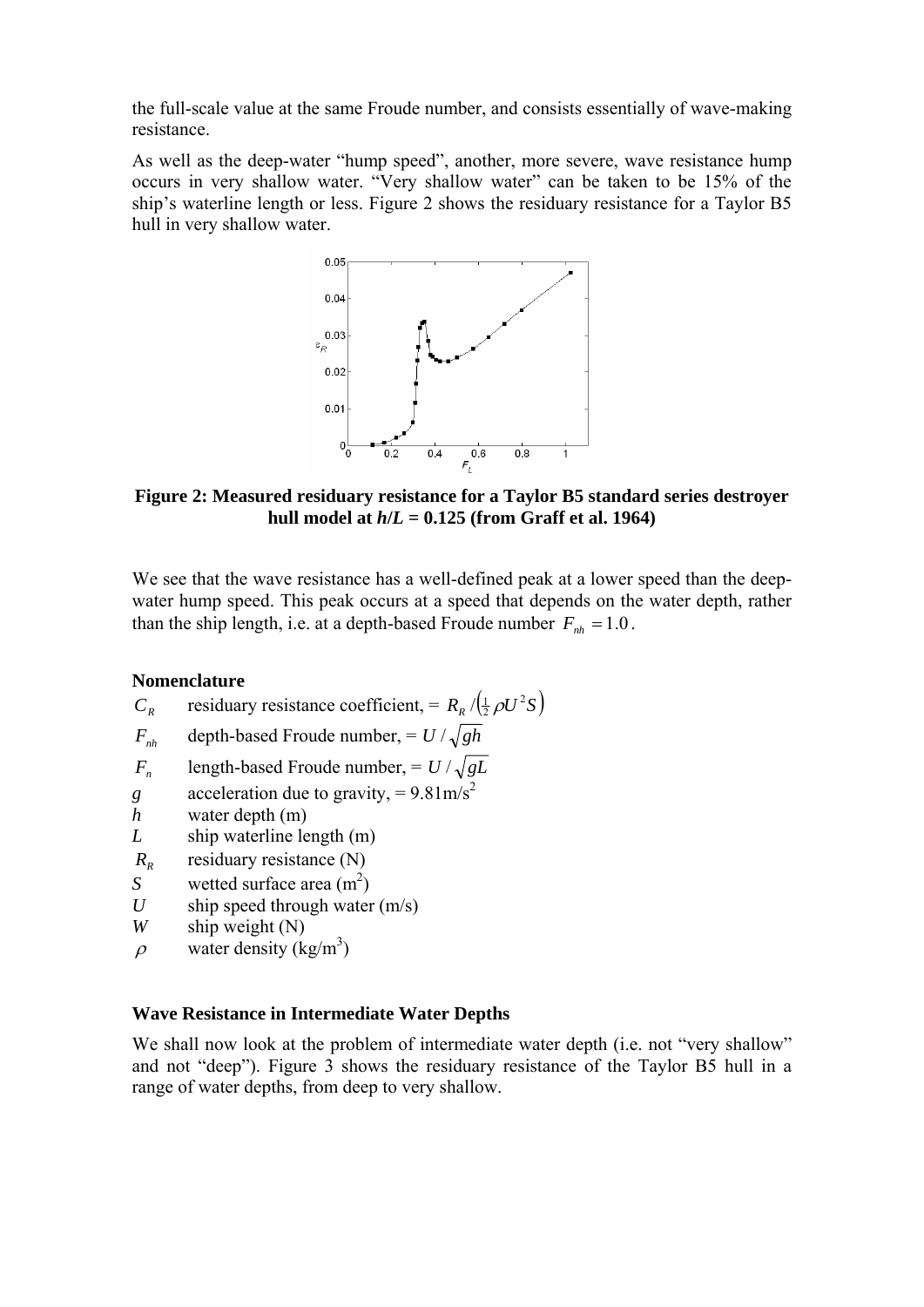

**Figure 3: Residuary resistance measured for a Taylor B5 hull model in different water depths (from Graff et al. 1964)** 

We see that, as the depth decreases below half the waterline length, the "hump" which occurs in deep water at  $F_n = 0.5$  becomes a defined local "peak" which occurs at a lower and lower speed as the depth decreases. Also of note is the decreased wave resistance at high speeds, as compared to the deep-water value. Since the frictional resistance is assumed independent of water depth, the total resistance is also smaller in finite water depth than in deep water at high speeds. This fact is commonly observed for high-speed displacement ships which can pass through the shallow-water resistance hump, as they are able to achieve higher top speeds in shallow water than in deep water.

We can consider the finite-depth wave resistance as the deep-water wave resistance, plus a finite-depth correction. This finite-depth correction is shown in Figure 4.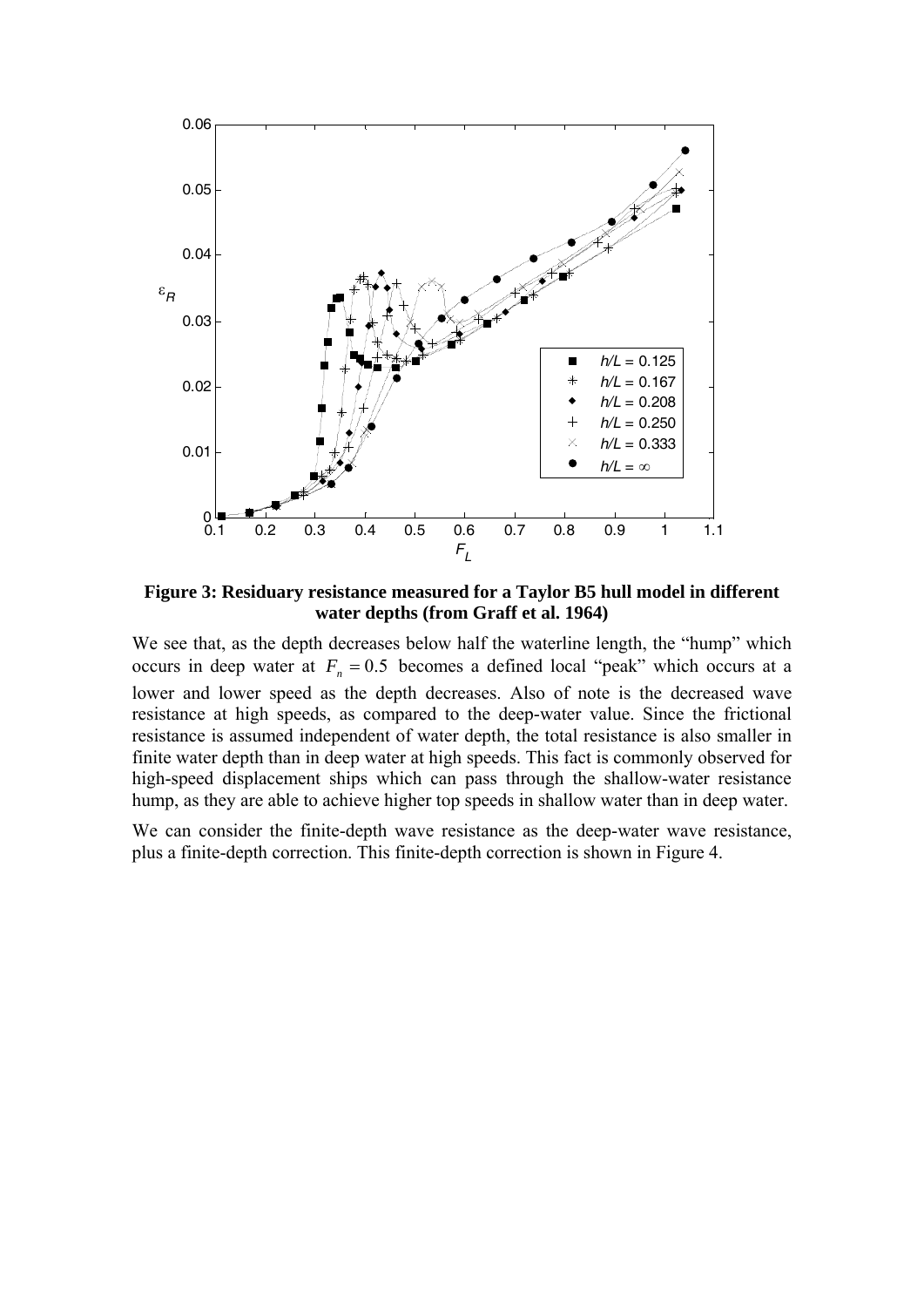

**Figure 4: Residuary resistance increase over deep-water values, measured for a Taylor B5 hull model in different water depths (from Graff et al. 1964)** 

The finite-depth correction has a peak at a speed which depends on the water depth. In fact, if we plot against  $F_{nh}$  as in Figure 5 we see that in each case the peak occurs at approximately the shallow-water critical speed  $F_{nh} = 1.0$ .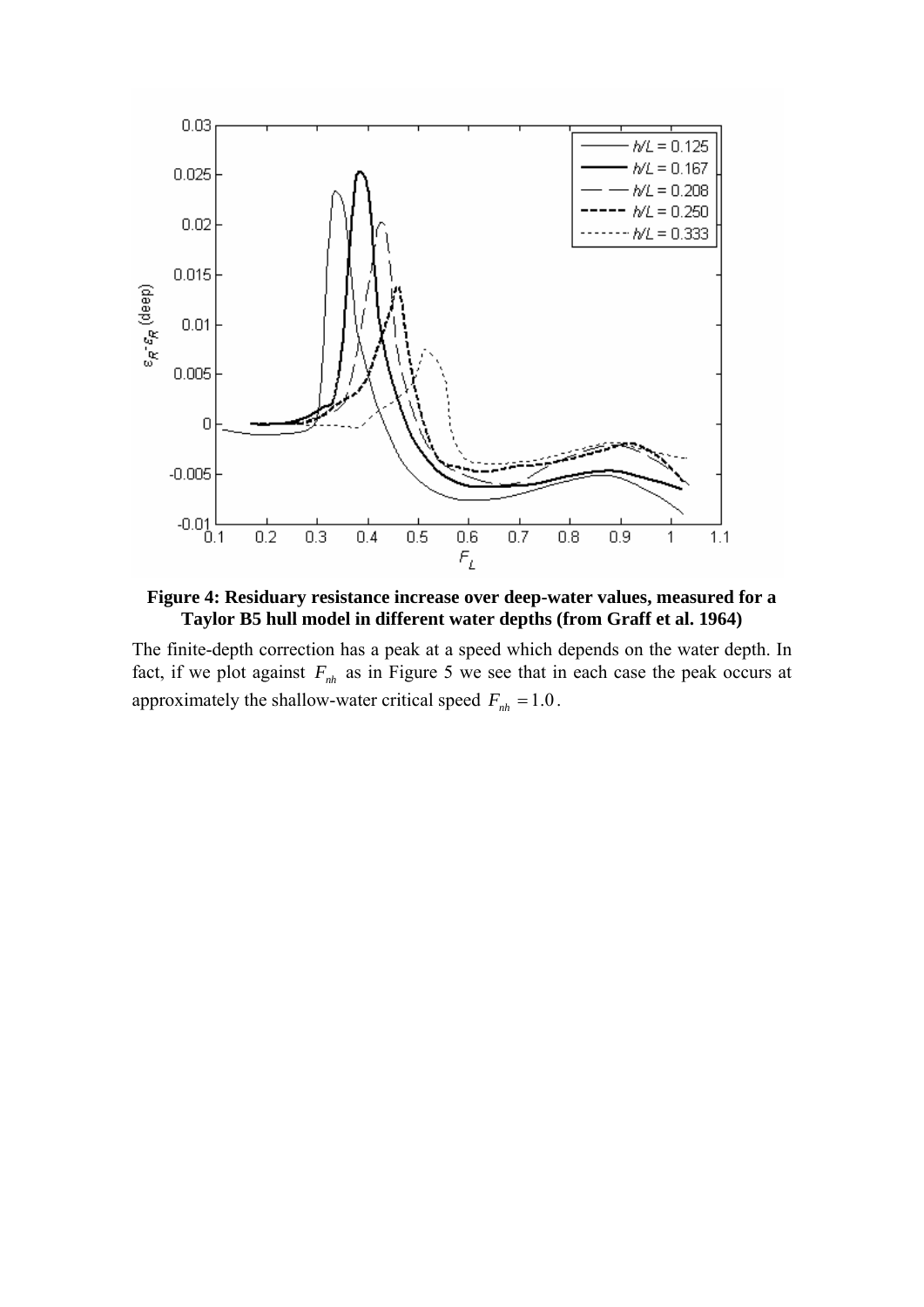

**Figure 5: Residuary resistance increase over deep-water values, measured for a Taylor B5 hull model in different water depths (from Graff et al. 1964)** 

Note that the magnitude of the shallow-water wave resistance peak tends to increase as the depth decreases. This fact is borne out in slender-body flow field calculations (Tuck and Taylor 1970, Tuck et al. 2000, Gourlay and Tuck 2001), which show that the finitedepth correction dominates the deep water wave resistance near  $F_{nh} = 1.0$  in shallow water.

### **Frictional Resistance**

The residuary resistance quoted in Graff et al. (1964) is found by subtracting the Schoenherr frictional resistance estimate (which is independent of water depth) from the total resistance. In practice, the frictional resistance will change as the water depth changes. At speeds below  $F<sub>nh</sub> = 1.0$ , decreasing the water depth has the effect of increasing the local flow velocities past the hull, and hence increasing the frictional resistance (Schlichting 1934, Harvald 1983).

Therefore the breakdown of measured resistance into frictional and residuary cannot be expected to be accurate when using a depth-independent formulation such as the Schoenherr method. However the advantage of having done this in the Graff et al. (1964) experiments is that the effect of water depth on total resistance can be easily inferred from the residuary resistance values given.

### **Other Hull Types**

The preceding discussion centres on experimental results for a destroyer-type hull, which is a high-speed displacement vessel. For large cargo ships, the wave resistance curve would also look similar to Figure 3. However these ships typically cannot reach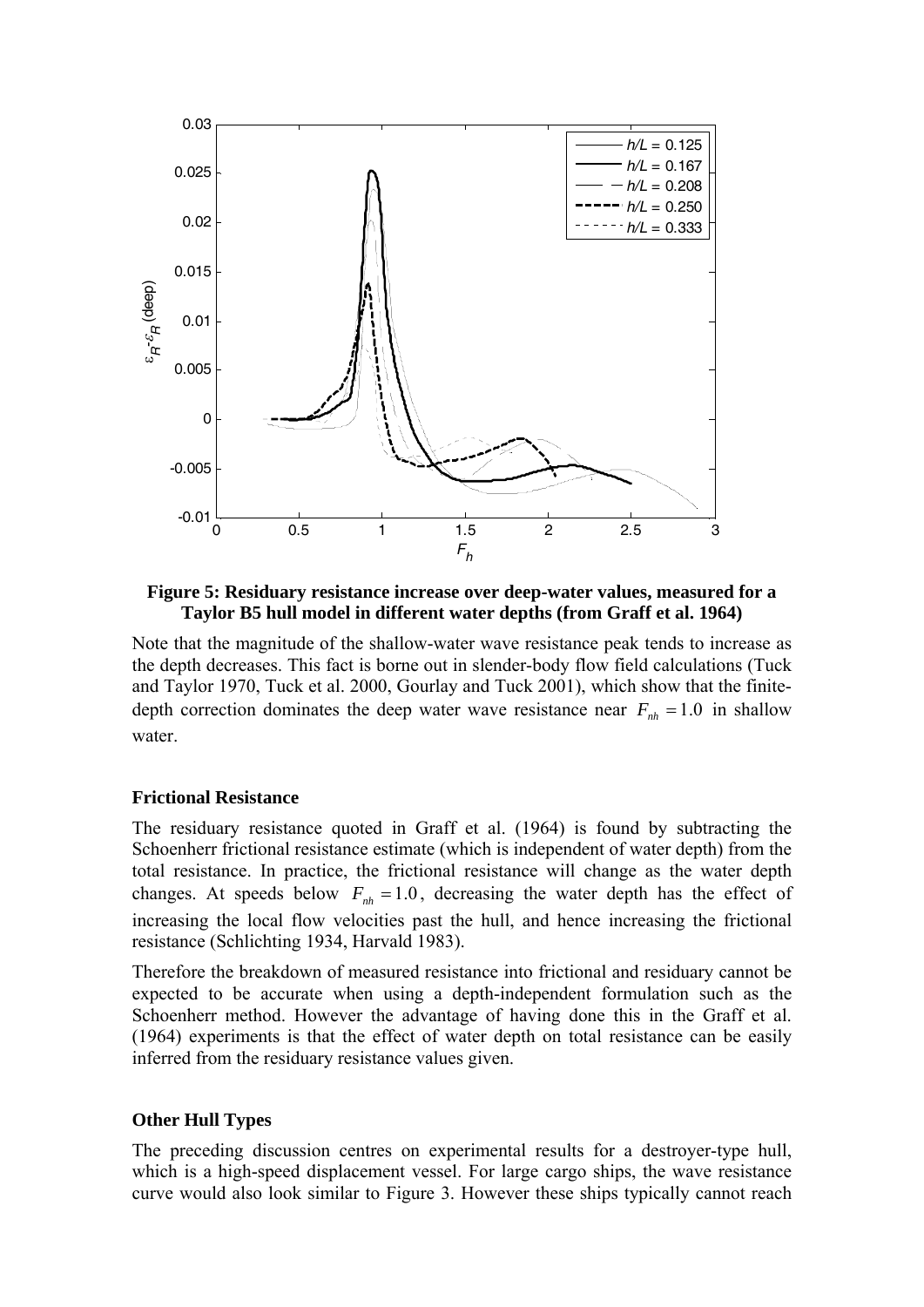the deep-water hump speed of  $F_n = 0.5$ , so would never pass the finite-depth wave resistance peak. The effect of shallow water for them is simply to steepen the wave resistance curve at a lower speed, and hence decrease their top speed accordingly. The speed loss that occurs on entering shallow water is well understood by cargo ship captains.

For planing vessels, hydrodynamic lift is minimal below  $F_n = 0.5$ , so the shallow-water effects described for displacement vessels will apply equally to planing vessels in this range. At higher planing speeds, the wave resistance and total resistance are less in shallow water than in deep water (Toro 1969).

# **Extreme Shallow Water**

Watching a skimboard being ridden in 1−2 cm of water is an excellent demonstration of the high lift and low drag which accompanies planing vessels at very shallow depths. Towing a child on a boogie board at water depths down to 1−2 cm also demonstrates this effect clearly.

The extreme shallow water problem is analogous to that of a wing in ground effect: the skimboard glides in the same way that a seabird glides close to the ocean surface. Comparisons can also be drawn with the large loads supported by industrial bearings at small clearances, according to lubrication theory. Tuck and Dixon (1989) developed a simplified extreme-shallow-water planing theory, which showed that only very small angles of attack, and hence small drag coefficients, are required to give large lift. Only minimal waves and hence minimal wave resistance are produced in this case.

For sailing speed records, the World Sailing Speed Record Council has recognized the potential advantages of extremely shallow water, requiring a minimum depth of 10 cm, or half the waterline beam, for a valid record attempt. The location of the current speed record, Lüderitz Canal, has not taken full advantage of this rule, instead keeping the depth at 1m for safety in the event of crashes.

# **Conclusions**

- In deep water (water depth greater than half the shiplength), surface vessels have a small change of gradient ("hump") in the wave resistance curve at a Froude *length* number of 0.5
- In very shallow water (water depth less than 15% of the shiplength), surface vessels have a large local maximum in the wave resistance curve at a Froude *depth* number of 1.0.
- In intermediate water depths, the wave resistance curve is a combination of the deep-water curve and a finite-depth correction. This correction has a local maximum at a Froude *depth* number of 1.0, and becomes increasingly important as the water depth decreases.
- For vessels which can pass through the shallow-water wave resistance peak, the high-speed wave resistance in shallow water is less than in deep water.